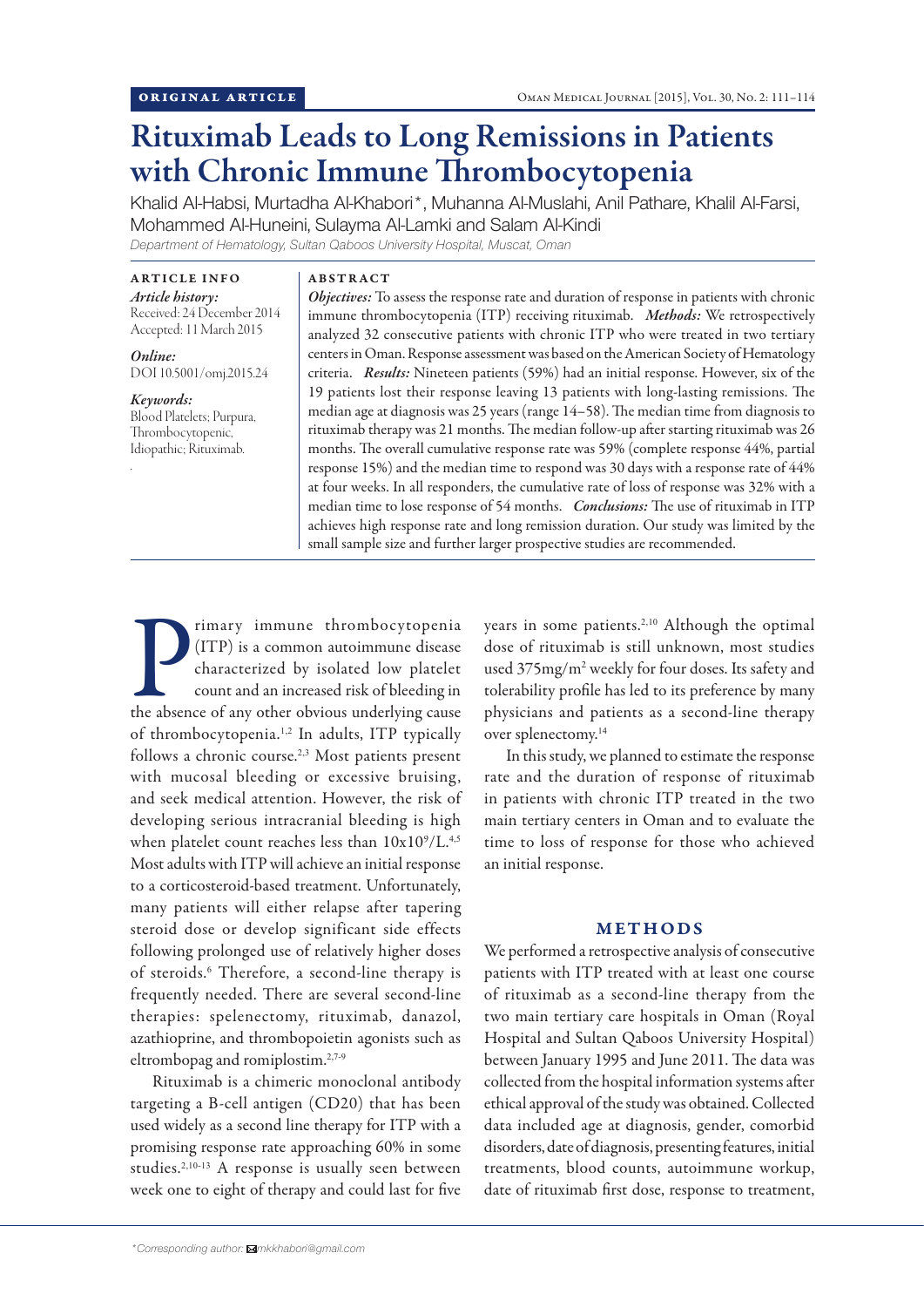duration of response, and any subsequent treatments for patients who failed rituximab therapy. Rituximab was given in relapse or after discontinuation of immunosuppressive drugs due to intolerable side effects. Patients received intravenous rituximab at a dose of 375mg/m<sup>2</sup> repeated once weekly for four weeks. The patients were monitored closely for the first 15 minutes for any signs of transfusion reactions. Premedication with oral acetaminophen and diphenhydramine were given to all patients.

We used the American Society of Hematology Response Criteria to define the responses.<sup>1</sup> Complete response (CR) was defined as achievement of a platelet count of more than  $100x10^9$ /L with no bleeding. Partial response (PR) was defined as achievement of a platelet count of more than 30x109 /L with at least a two-fold increase from baseline, and absence of bleeding. Time to response was calculated from starting rituximab to the achievement of CR or PR. No response was defined as a platelet count below  $30x10<sup>9</sup>/L$  or less than a two-fold increase from baseline platelet count, or the presence of bleeding. Loss of CR or PR was defined as failure to satisfy the above definitions after the achievement of CR or PR, respectively.

Continuous variables were summarized as means with ranges (or medians when not normally distributed) and categorical variables were summarized as proportions with 95% confidence interval (CI) for the outcome variables. The Kaplan-Meier method was used to estimate the cumulative response rate and median time to respond and to lose response. Log-rank test was used to compare groups and Cox regression to assess predictors and adjust for baseline differences. All tests were two sided and we used alpha error threshold of 0.050. All descriptive, graphical and analytical statistics were done using STATA 11 software (StataCorp. 2009) for all statistical analyses.

#### RESULTS

Thirty-two consecutive patients (females=20, males=12) with chronic ITP (including six patients with secondary ITP, four patients with systemic lupus erythematosus, one patient with Hepatitis C, and one patient with glomerulonephritis) who received at least one course of rituximab were included. The median age at diagnosis was 25 years (range 14–58). Patients received a median of one line of therapy



Figure 1: The cumulative response rate after rituximab treatment.

before rituximab (range 1–4). Three patients failed splenectomy before starting rituximab. The median time from diagnosis to receiving rituximab was 21 months (range 1–177). No patient had human immunodeficiency virus or Hepatitis B and only one had Hepatitis C. Anti-nuclear antibody was positive in 34% of patients. The median hemoglobin level and platelet count at diagnosis were 12g/dL (range 5-16) and  $11x10^9/L$  (range 1-60), respectively. The median follow-up time after starting rituximab was 26 months.

In this study, 19 of the total 32 patients had an initial response (59%) and the remaining 13 patients did not respond to rituximab. However, six of those 19 patients lost their response, leaving 13 patients with long-lasting remissions. The overall cumulative response rate was 59% (15% PR, 44% CR). The median time to respond was 30 days [Figures 1 and 2] with a response rate of 44% at four weeks (95% CI 29–62%). In patients who had an initial response, the cumulative rate of loss of response was 32% (6 of 19) with a median time to lose response of 54 months for all initial responders [Figure 2]. For those who lost their response after an initial response, the median time to lose response was 17 months. Of those who lost response, four received



Figure 2: The cumulative rate of loss of response after an initial response.

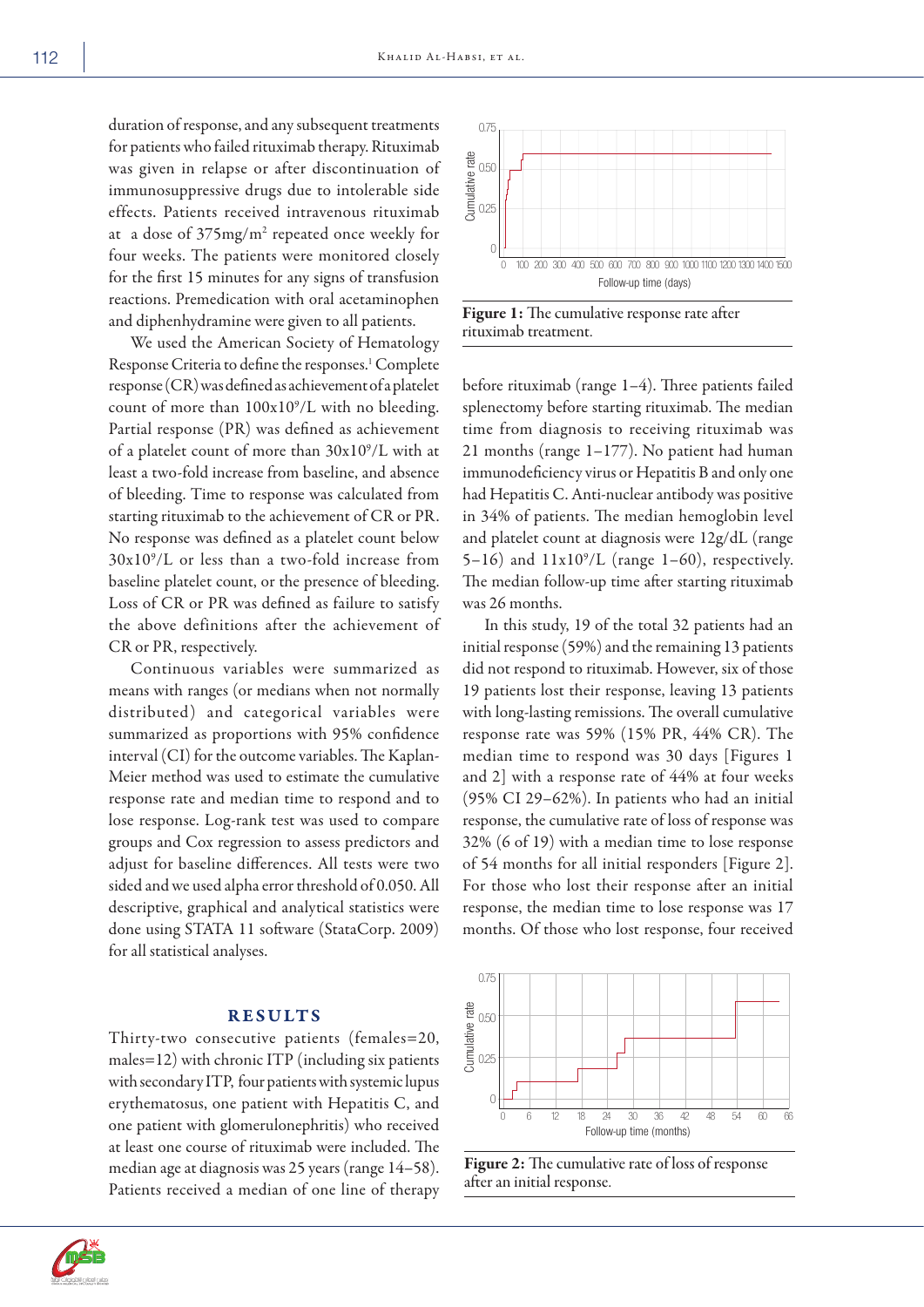a second course of rituximab and all four achieved a complete response, one underwent splenectomy and one has gone off treatment with platelet counts maintained above  $20x10^9/L$ . There were no significant side effects reported in this study.

### DISCUSSION

In this study, we confirmed the high response rate to rituximab in patients with ITP used as a secondline treatment, as reported by other studies.<sup>11,15,16</sup> We showed that the responses can be maintained for a long duration and a second response to repeated therapy is usually achieved. Several previous studies have reported high initial response rates to rituximab. A recently published study, reported an initial overall response rate of 57% in adults and children treated with rituximab in chronic ITP.<sup>15</sup> This response rate was confirmed by a recent systematic review and by a meta-analysis.<sup>11,16</sup> Schweizer C et al,<sup>17</sup> reported an overall response rate of 64% in another smaller study of 14 patients. However, in this small study there was a low rate of long remissions after an initial response. In our study, we reported a similar high overall response of 59%.

Responses in our patients lasted relatively longer than other studies. As mentioned above, in the study by Schweizer and colleagues,<sup>17</sup> the maximum response duration was 36 months. In the systematic review by Donald M. Arnold, 11 the response lasted from two to 48 months. In our study, the median remission duration after an initial response was 54 months. The longer remission duration seen in our study is likely to be related to the younger patient sample and the early use of rituximab in the course of their treatment.

Six patients lost their response after initial successful therapy with rituximab; four were retreated and all responded. One patient went for splenectomy and the last patient maintained platelet counts above 20x109 /L without any treatment. The high response rate to a second course of rituximab is reported in the literature, approaching 75% in some studies.18 The literature review by Perrotta, 19 showed that the duration of the second response was at least as durable as the first response.

The small sample size and the heterogeneous study population are two major limitations of our study. In addition, we cannot rule out selection bias

given the retrospective design of the study. However, the similarities between our results and other larger and some prospective trials confirm our results and support our conclusions. The need for larger studies comparing rituximab to other second-line therapies (e.g. splenectomy or the new thrombopoietin analogues) cannot be overemphasized.

## CONCLUSION

The response to rituximab in the second-line management of chronic ITP is high and could be long-lasting. This study was limited by its small sample size and it is difficult to generalize these results without further larger prospective randomized studies.

#### *Disclosure*

The authors declared no conflicts of interest. No funding was received for this study.

#### references

- 1. Rodeghiero F, Stasi R, Gernsheimer T, Michel M, Provan D, Arnold DM, et al. Standardization of terminology, definitions and outcome criteria in immune thrombocytopenic purpura of adults and children: report from an international working group. Blood [Internet]. 2009 Mar 12;113(11):2386–2393. Available at http:// www.ncbi.nlm.nih.gov/pubmed/19005182. Accessed May 27, 2014.
- 2. Provan D, Stasi R, Newland AC, Blanchette VS, Bolton-Maggs P, Bussel JB, et al. International consensus report on the investigation and management of primary immune thrombocytopenia. Blood 2010 Jan;115(2):168-186.
- 3. Stasi R, Evangelista ML, Stipa E, Buccisano F, Venditti A, Amadori S. Idiopathic thrombocytopenic purpura: current concepts in pathophysiology and management. Thromb Haemost 2008 Jan;99(1):4-13.
- 4. Butros LJ, Bussel JB. Intracranial hemorrhage in immune thrombocytopenic purpura: a retrospective analysis. J Pediatr Hematol Oncol 2003 Aug;25(8):660-664.
- 5. Iyori H, Bessho F, Ookawa H, Konishi S, Shirahata A, Miyazaki S, et al; Japanese Study Group on childhood ITP. Intracranial hemorrhage in children with immune thrombocytopenic purpura. Japanese Study Group on childhood ITP. Ann Hematol 2000 Dec;79(12):691-695.
- 6. McCrae K. Immune thrombocytopenia: no longer "idiopathic". Cleve Clin J Med [Internet]. 2011 Jun;78(6):358–373. Available at http ://www. pubmedcentral.nih.gov/articlerender.fcgi?artid=341063 5&tool=pmcentrez&rendertype=abstract. Accessed May 27, 2014.
- 7. Fogarty PF, Segal JB. The epidemiology of immune thrombocytopenic purpura. Curr Opin Hematol 2007 Sep;14(5):515-519.
- 8. Corman SL, Mohammad RA. Eltrombopag: a novel oral thrombopoietin receptor agonist. Ann Pharmacother 2010 Jun;  $44(6)$ : 1072-1079.
- 9. Imbach P, Crowther M. Thrombopoietin-receptor agonists for primary immune thrombocytopenia. N Engl J Med 2011 Aug;365(8):734-741.
- 10. Stasi R, Pagano A, Stipa E, Amadori S. Rituximab chimeric